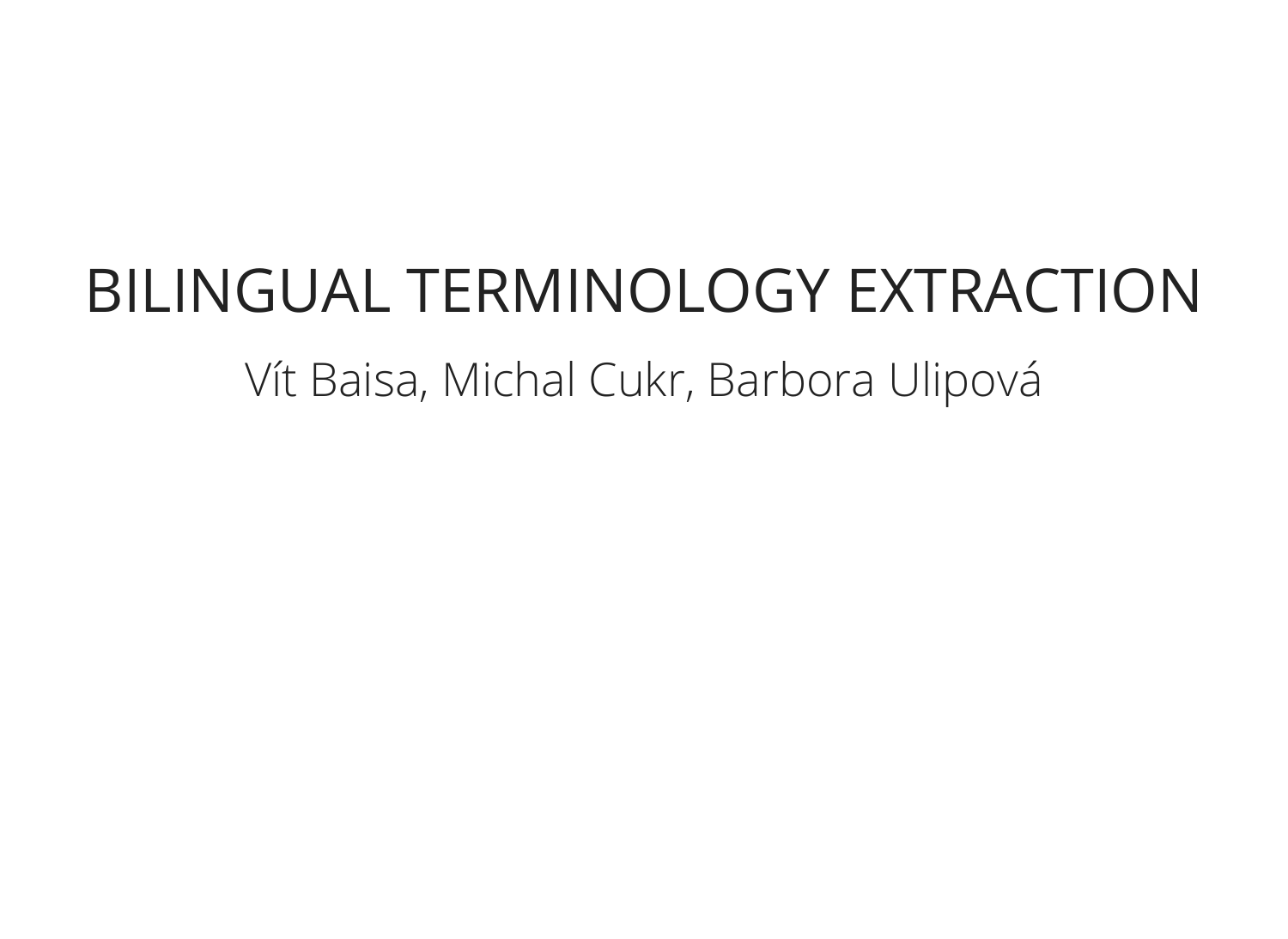## INTRODUCTION

- automatic bilingual terminology extraction (ABTE)
- terminology extraction + parallel corpora
- implemented in Sketch Engine
- a few parameters to tune and play with
- evaluation
- gold standard English-Czech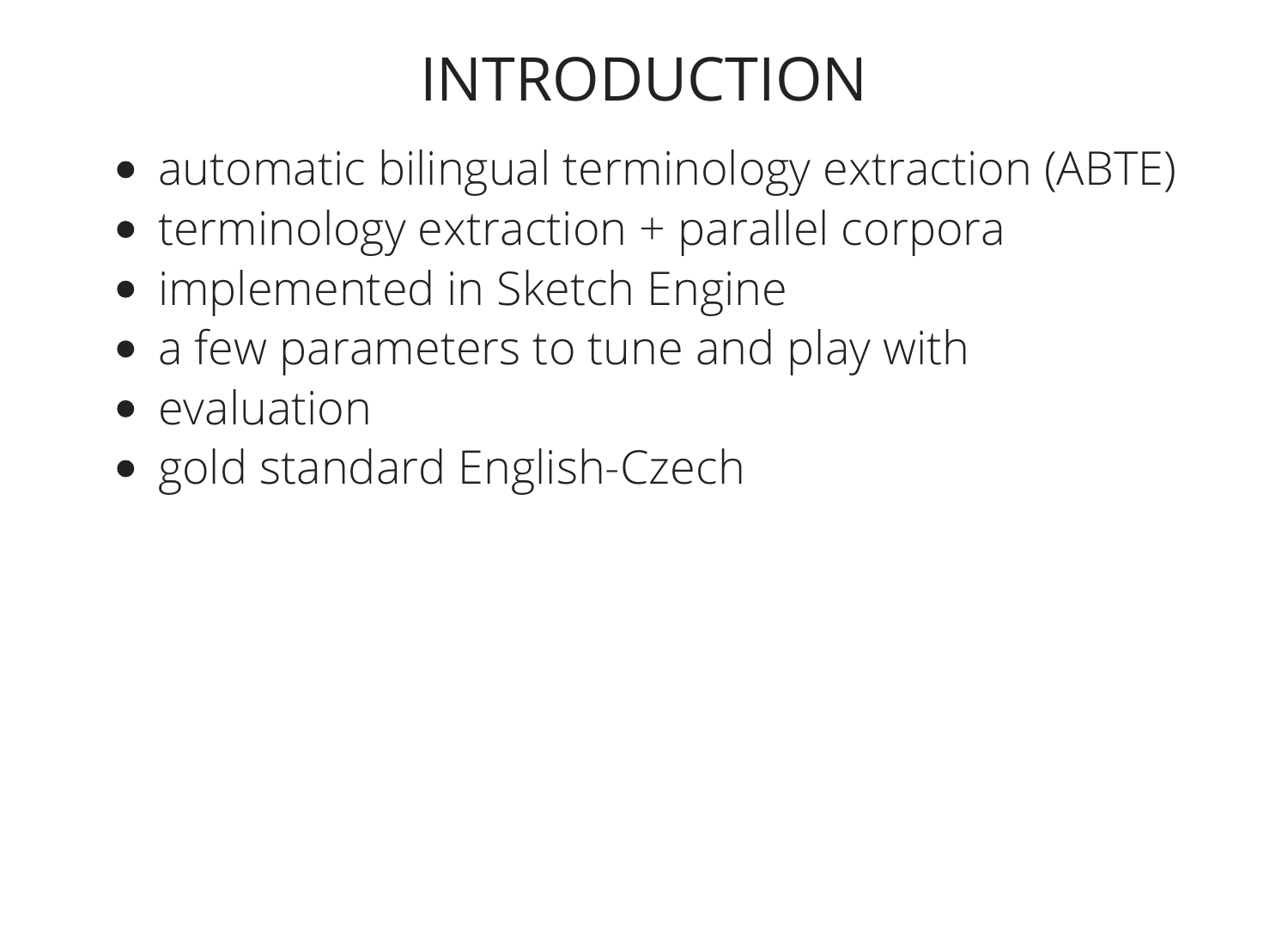### RELATED WORK

- ABTE available in several commercial tools: SDL MultiTerm, Araya, MemoQ
- either alignment of pre-extracted terms
- or an alternative approach
	- extracting parallel phrase rules  $(N+AD) = AD + N$
	- phrase-based machine translation approach
- majority of terms: noun phrases
- majority (70%) MWE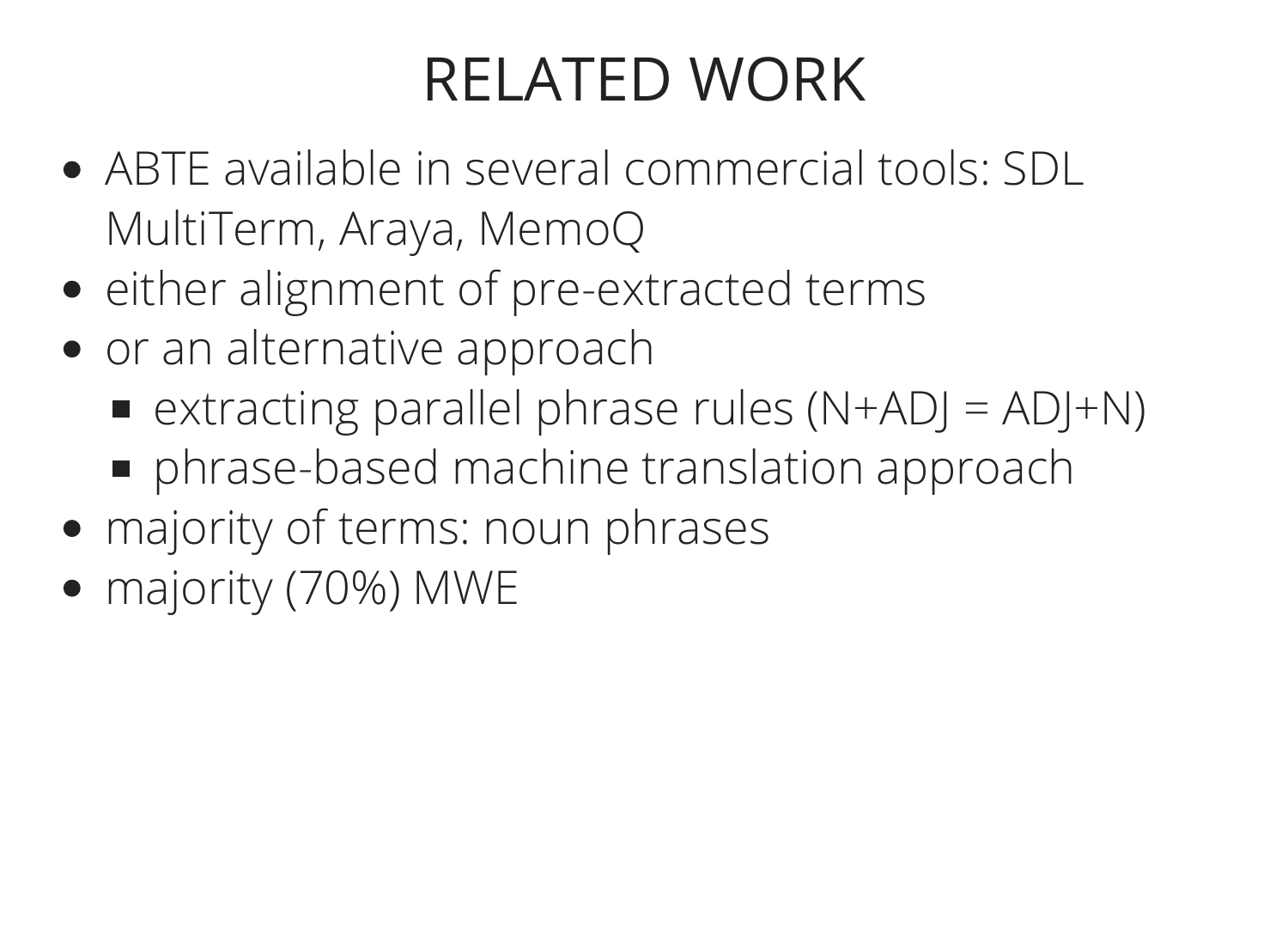#### BITERMS IN SKETCH ENGINE, DEMO

| L1 term                | ዹ<br>-<br>L <sub>2</sub> term | ┻<br>≑<br>-<br>Logdice | Co-<br>-≙<br>freq | $\Rightarrow$<br>L1<br>freq | L2<br>$\Rightarrow$<br>freq |
|------------------------|-------------------------------|------------------------|-------------------|-----------------------------|-----------------------------|
| prevalence             | prévalence                    | $-0.0257005103$        | 306               | 316                         | 307                         |
| soap                   | savon                         | $-0.0580571016$        | 207               | 220                         | 211                         |
| survival               | survie                        | $-0.0683060134$        | 165               | 170                         | 176                         |
| education              | éducation                     | $-0.0705785710$        | 1815              | 1968                        | 1844                        |
| adolescence            | adolescence                   | $-0.0711610289$        | 89                | 91                          | 96                          |
| condom                 | préservatif                   | $-0.0840642648$        | 125               | 139                         | 126                         |
| primary prevention     | prévention primaire           | $-0.0840642648$        | 25                | 27                          | 26                          |
| chronological age      | âge chronologique             | $-0.0848888976$        | 33                | 36                          | 34                          |
| basic information      | informations de base          | $-0.0874628413$        | 16                | 17                          | 17                          |
| acid                   | acide                         | $-0.0874628413$        | 16                | 17                          | 17                          |
| rotavirus              | rotavirus                     | $-0.0931094044$        | 15                | 16                          | 16                          |
| universal access       | accès universel               | $-0.0981803939$        | 142               | <u>151</u>                  | 153                         |
| international guidance | directives internationales    | $-0.0995356736$        | 14                | 15                          | 15                          |
| stigma                 | stigmatisation                | $-0.1040724541$        | 127               | 133                         | 140                         |
| fish                   | poisson                       | $-0.1043366598$        | 20                | 21                          | 22                          |
| pregnancy              | grossesse                     | $-0.1059334447$        | 210               | 230                         | 222                         |
| alcohol                | alcool                        | $-0.1110313124$        | 25                | 28                          | 26                          |
| vol                    | vol                           | $-0.1168136650$        | 83                | 87                          | 93                          |
| syphilis               | syphilis                      | $-0.1233824155$        | 28                | 32                          | 29                          |
| public health          | santé publique                | $-0.1235746851$        | 123               | 133                         | 135                         |
| والمقاتلة سالسا سائله  | مستورك والمستور والمنا        | 0.4007000004           | $\sum_{i=1}^{n}$  | $\overline{AB}$             | 4.475                       |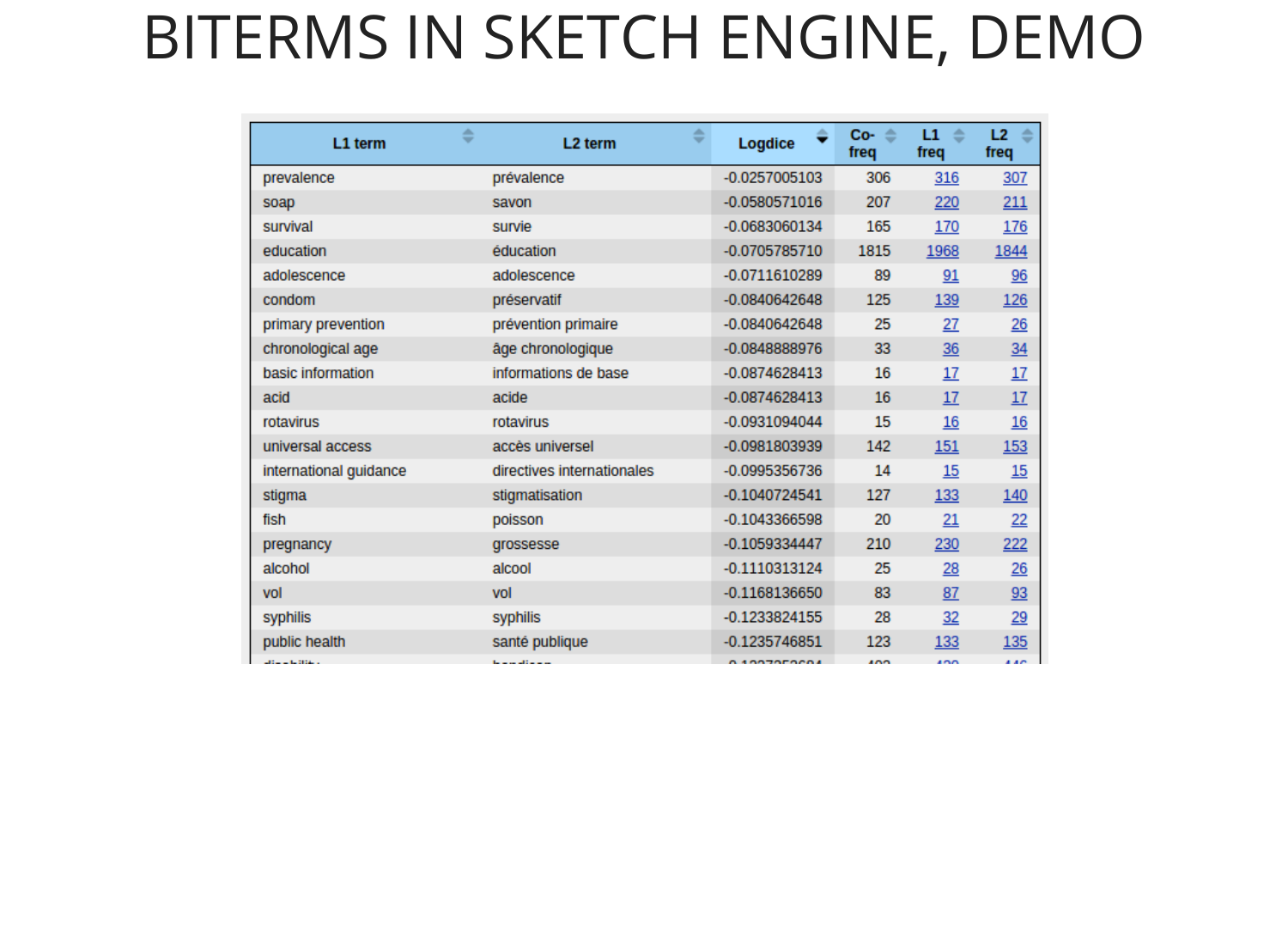## ALGORITHM I

- **•** first step: terminology extraction
- currently supported languages: Chinese, Czech, Dutch, English, French, German, Italian, Japanese, Korean, Polish, Portuguese, Russian, Spanish
- alignment 1:1 or m:n
- TMX import
- matching grammar rules (noun phrases)
- lexical form is made and stored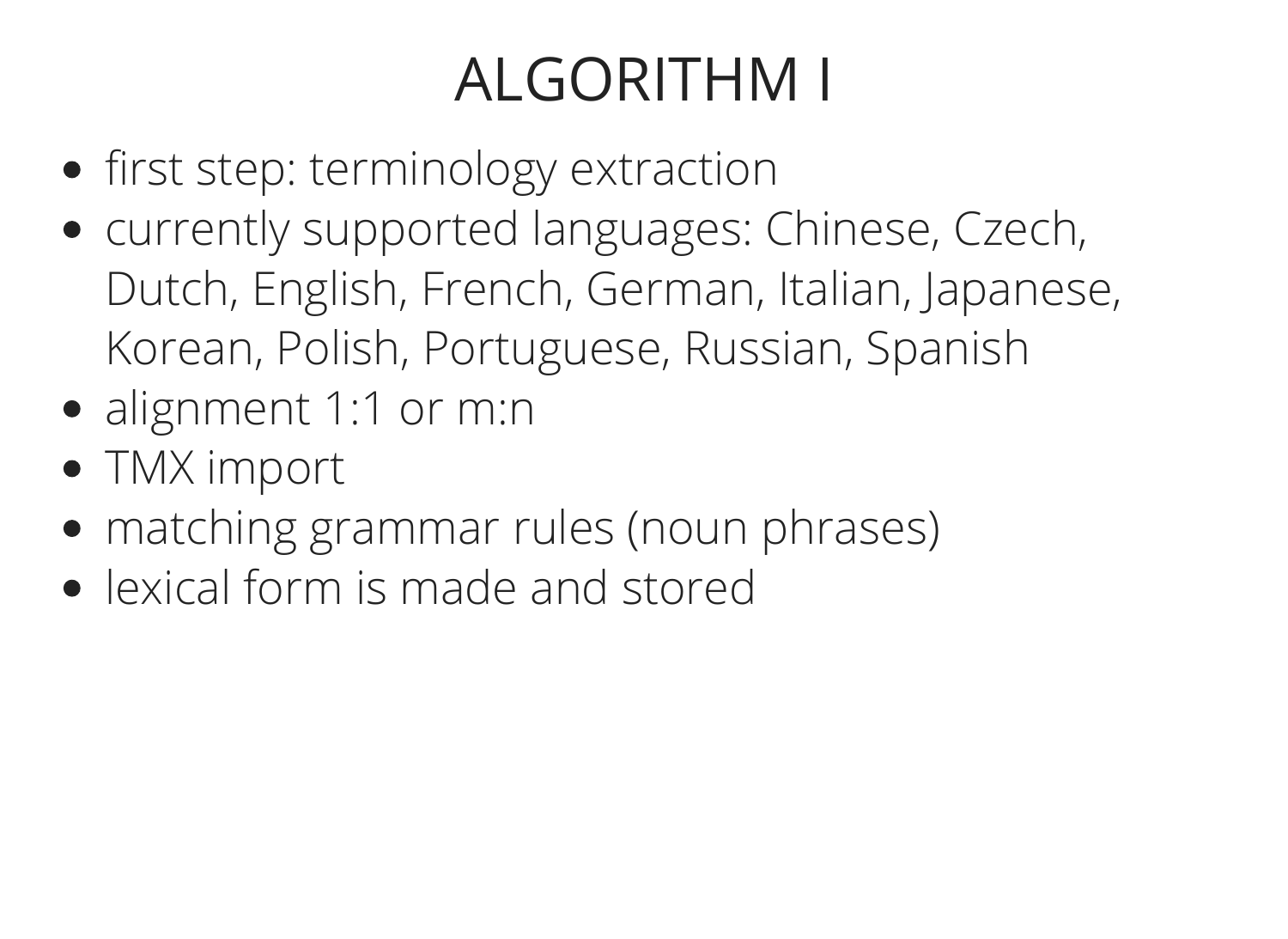#### ALGORITHM II

- bilingual alignment
- co-occurrence statistics
- sorted by logDice or co-frequency  $logdice = 14 + log_2$  $2f_{ab}$  $\overline{f_a+f_b}$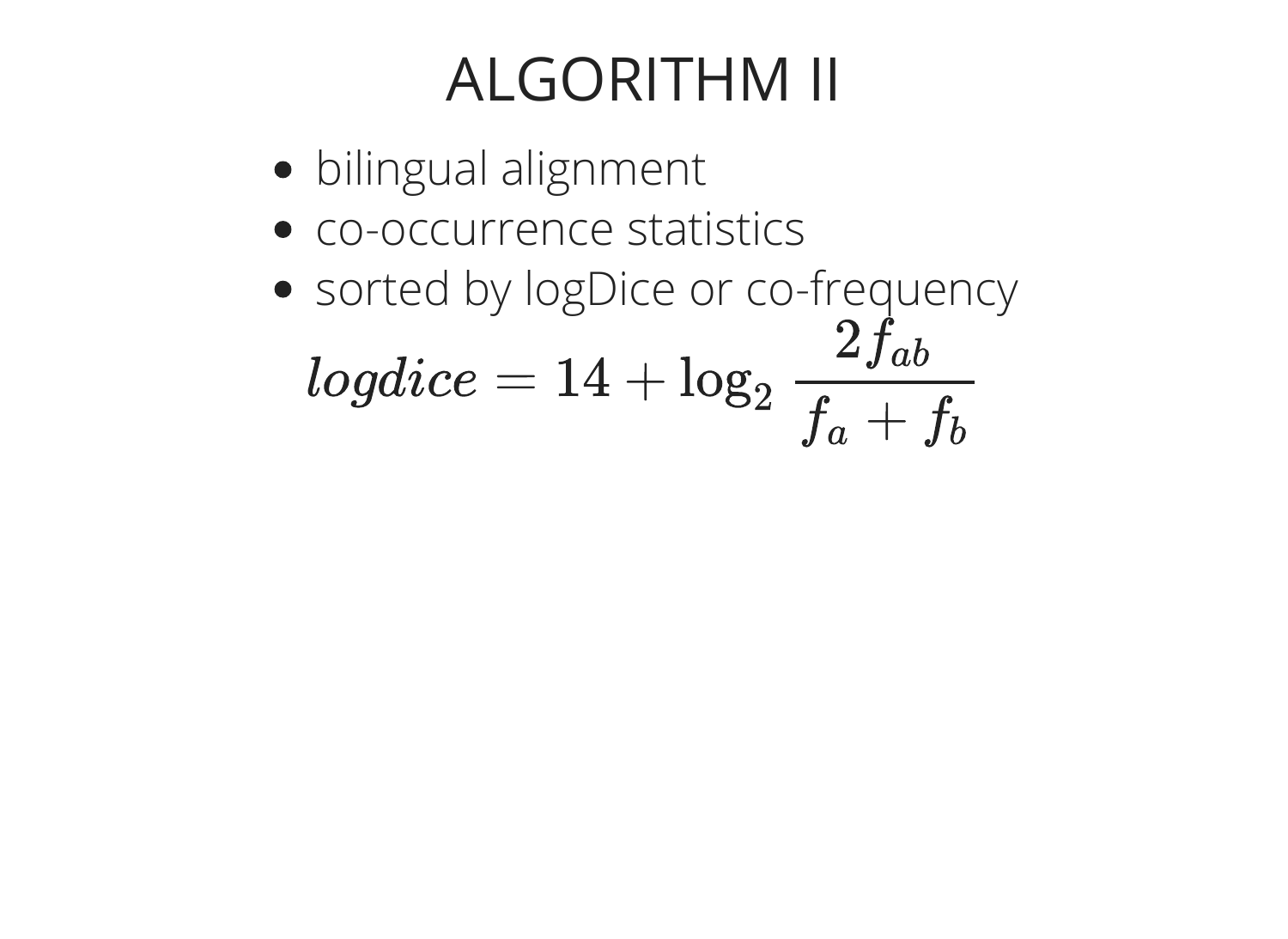## GOLD STANDARD

- authors of two papers contacted
- failed to obtain their data
- DGT vs. IATE could not be used
- English-Czech from DGT
- manually cleaned 1000 top pairs
- lexically correct translations were selected
- "dry linen" ≠ "suchého prádla"
- 328 term pairs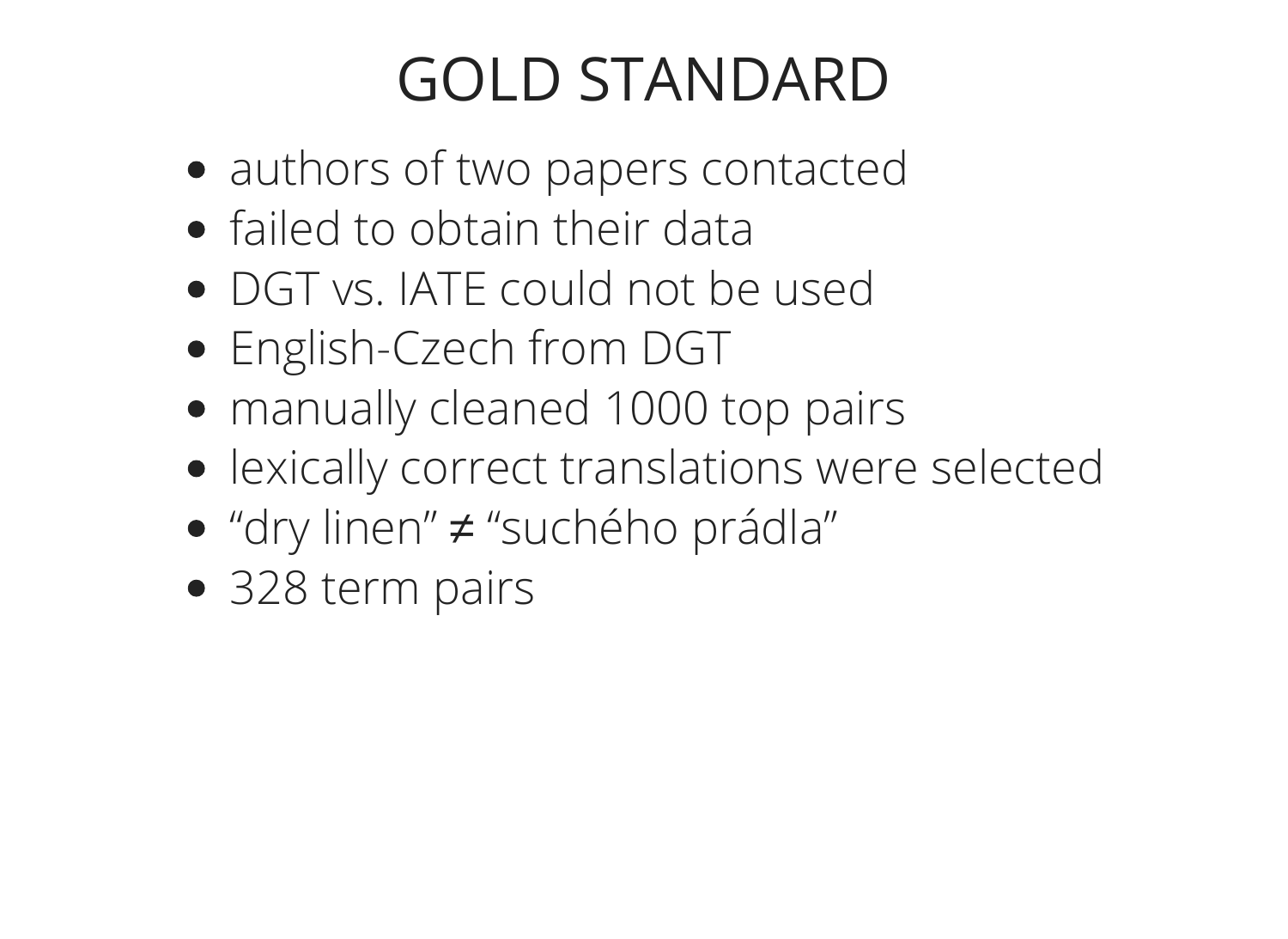#### EXPERIMENTS

- minimum co-frequency (4)
- preferring shorter / longer terms in L1,2
- prefer a ratio of character-length between terms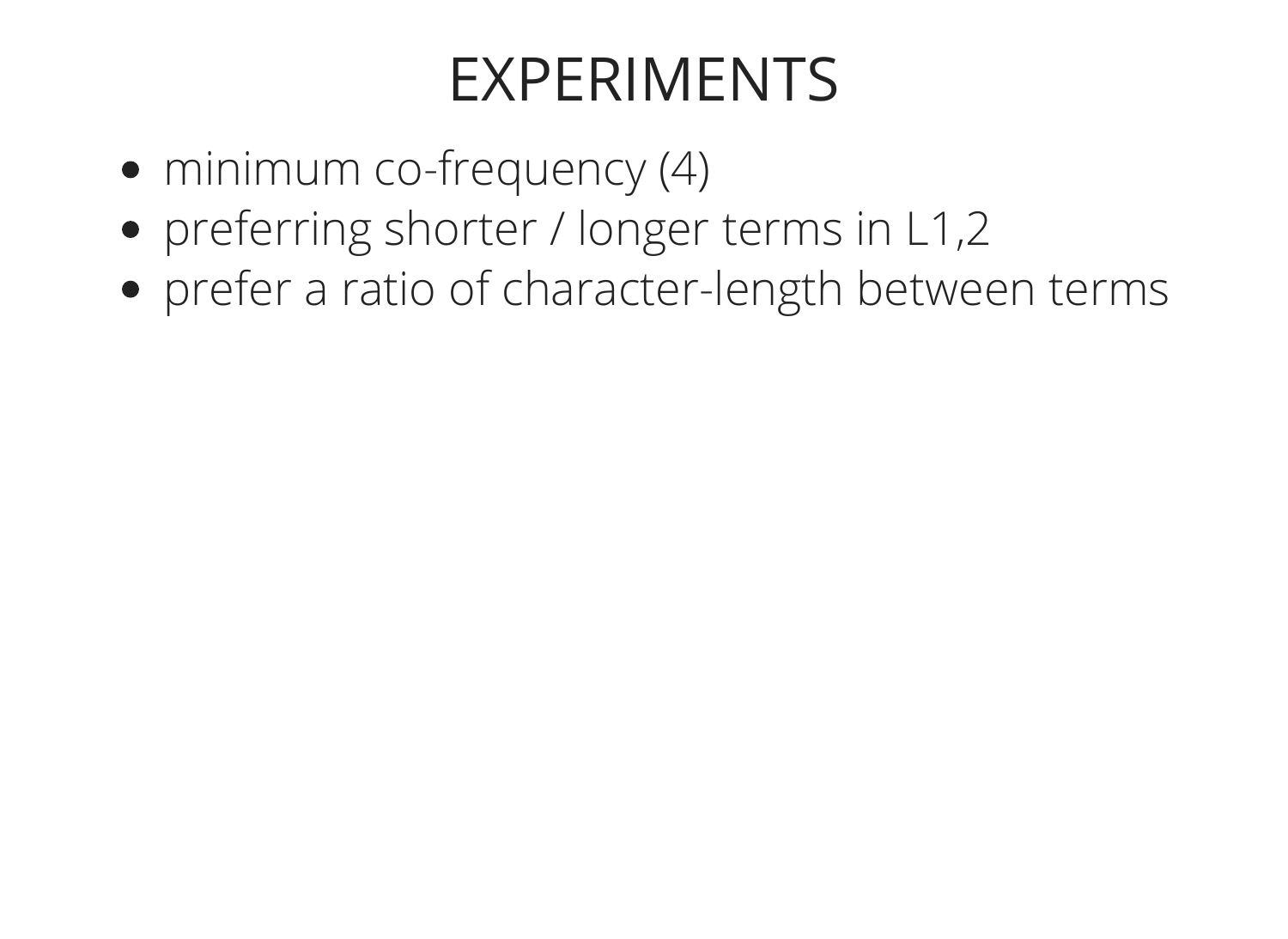#### EVALUATION

| <b>Ratio</b>  | <b>Precision</b> | <b>Recall</b> | <b>F-score</b> |
|---------------|------------------|---------------|----------------|
| N/A           | 0.3282           | 0.3232        | 0.3257         |
| 2.00          | 0.3994           | 0.3933        | 0.3963         |
| $0.98 - 1.5$  | 0.4025           | 0.3964        | 0.3994         |
| $0.92 - 0.97$ | 0.4056           | 0.3994        | 0.4025         |
| 0.91          | 0.4025           | 0.3964        | 0.3994         |
| 0.90          | 0.3994           | 0.3933        | 0.3963         |
| 0.80          | 0.3993           | 0.3933        | 0.3963         |
| 0.75          | 0.3963           | 0.3902        | 0.3932         |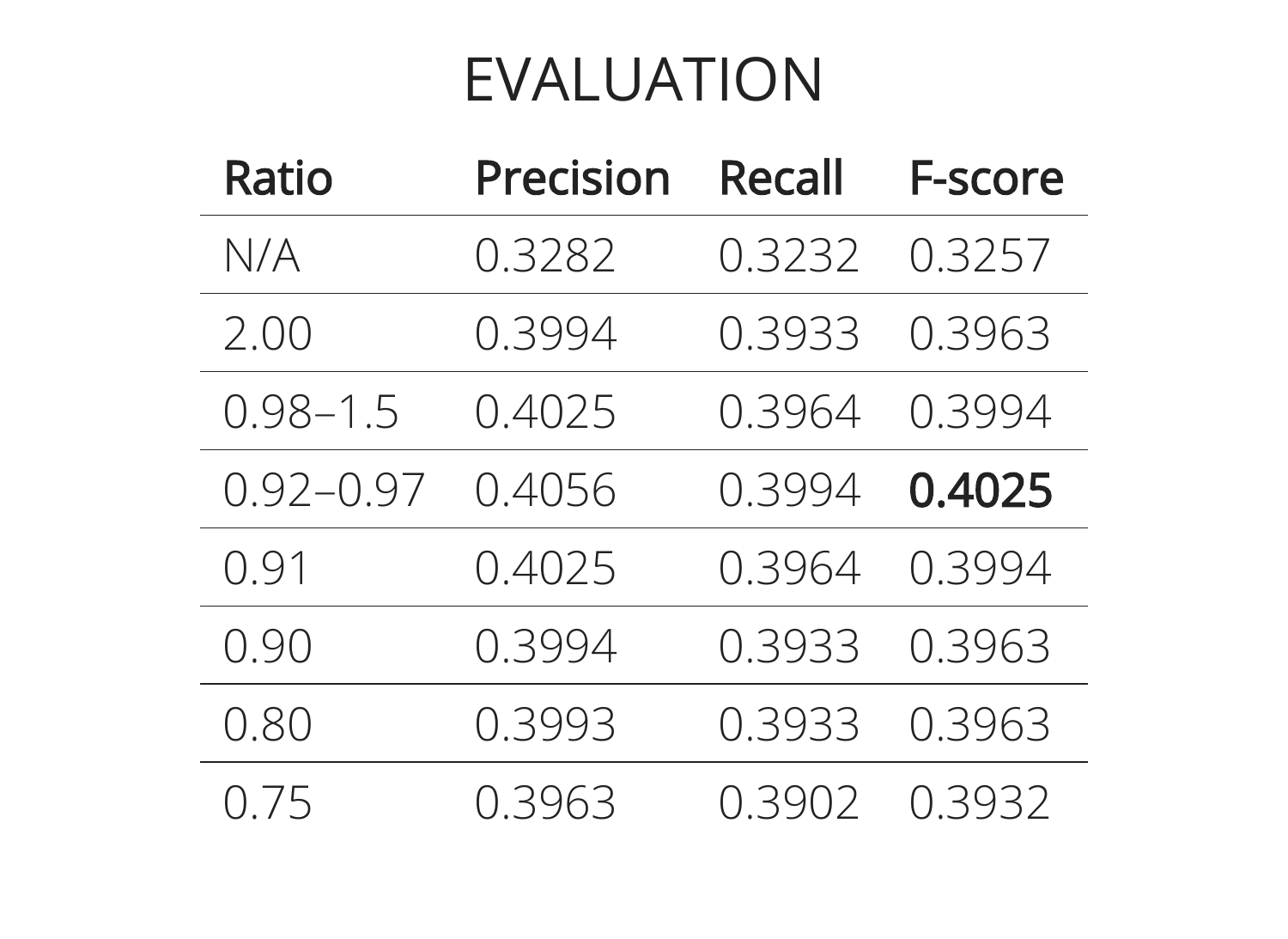# CONCLUSION

- evaluation is hard
- recall is preferred
- ABTE tests all processing steps
- a language-dependent improvement was proposed
- logDice vs. co-freq
- big data vs. alignment granularity
- gold standard CC BY-SA
- TMX export supported, integration with CAT tools
- ABTE not recognized yet
- rather a toy for terminologists